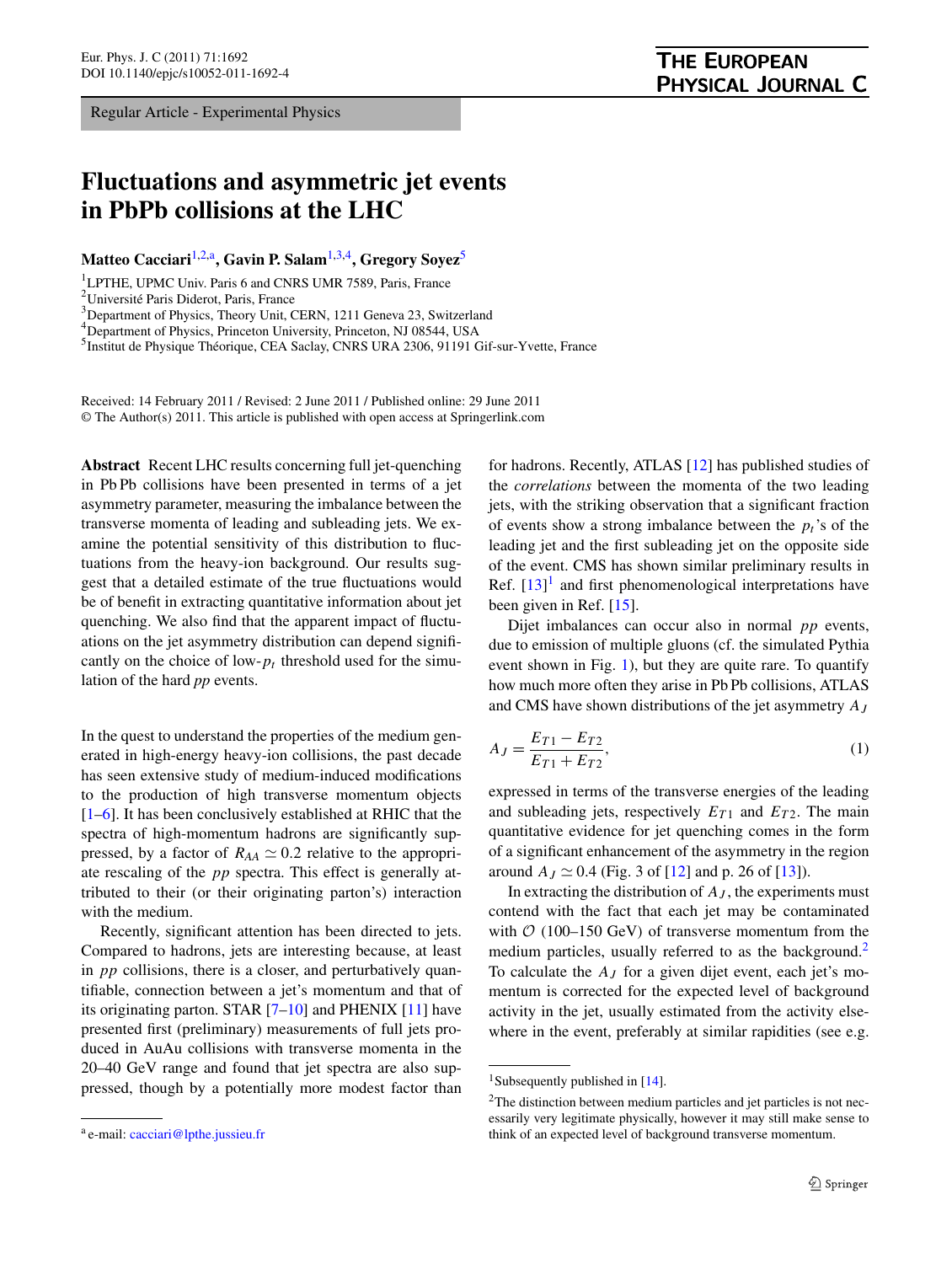<span id="page-1-0"></span>**Fig. 1** A simulated *pp* event from Pythia 6.423 (centre-of-mass energy  $\sqrt{s}$  = 2.76 TeV; the missing transverse energy was zero). We find that for 1 in every 300 events with a jet with  $p_{t1}$  > 100 GeV, the second hardest jet has  $p_{t2} < p_{t1}/3$ . A more accurate estimation of this number would benefit from the combination of 2-jet, 3-jet, 4-jet, . . . samples, using for example one of the multijet matching methods reviewed in [[16](#page-8-9)]



[\[12](#page-8-5), [17](#page-8-10), [18\]](#page-8-11)). Such a correction cannot, however, account for the fact that the background fluctuates from point to point within the event (even at the same rapidity), so that the momentum subtracted from the jet will inevitably differ from the background actually present in the jet; nor does it account for fluctuations in the detector's response to the background and jet particles.

Fluctuations are of course a common issue for jet measurements even in *pp* collisions, notably due to randomness in the response of calorimeters. However two novelties may be relevant concerning fluctuations for heavy-ion collisions. Firstly the LHC heavy-ion medium has only just been produced and it is probably fair to assume that its fluctuations $3$ are less well understood than those of the detectors, which have been the object of study for many years. Secondly, the absolute size (i.e. in GeV) of detector fluctuations scales roughly as the square-root of the jet energy, meaning that they are less important for low- $p_t$  jets than for high- $p_t$  jets, whereas background fluctuations are probably largely independent of the jet's *pt* .

<span id="page-1-1"></span>This last point is relevant because of the way in which fluctuations can affect the  $A_J$  distribution. The experimental analyses of the  $A_J$  distribution select events in which the leading jet passes some high- $p_t$  cut, say  $p_t > 100$  GeV. Events with a genuine high- $p_t$  jet are rare. There are many more low- $p_t$  dijet events and in some small fraction of cases the background under one of the jets may fluctuate upwards causing the jet to pass the high- $p_t$  cut. Such events will naturally have a large jet asymmetry, since there is no reason for the balancing jet to also have a positive background fluctuation. The relative contributions of different classes of events depends on the interplay between the rareness of large background fluctuations and the rareness of high- $p_t$  jet production as compared to low- $p_t$  jet production. While one can in principle estimate the potential severity of this problem from Monte Carlo simulations, it is debatable whether reliable enough descriptions of the PbPb medium produced at high energy exist. Guidance from experimental measurements is therefore paramount.

One parameter that is indicative of the size of the fluctuations in the reconstructed jet  $p_t$  is their standard deviation, which we call  $\sigma_{\rm jet}$ . ATLAS [[19\]](#page-8-12) has presented preliminary results for the fluctuations from one calorimeter tower to the next. If scaled up by the square-root of the number of towers in a jet (about 50 for an  $R = 0.4$  jet with towers of size  $0.1 \times 0.1$  in rapidity and azimuth), it would suggest a value  $\sigma_{\rm jet} \simeq 8.5$  GeV for the most central set of events. On the other hand, the scaling of the tower fluctuations by the square-root of the number of towers may not be a safe way of extrapolating tower fluctuations to  $\sigma_{\text{jet}}$ , insofar as the background could well have local correlations (there is no clear reason for the correlation length of such fluctuations to necessarily be smaller than the calorimeter tower size). Furthermore there can be other factors that contribute to a degradation of resolution, such as back reaction [\[20](#page-8-13)] and fluctuations in the event-by-event (or calorimeter-strip) estimation of the background level (as discussed in Sects. 3.5 and A.1 of  $[18]$ ).

Another way in which one may attempt to deduce the level of the fluctuations is from a preliminary inclusive jet spectrum for 0–100% centrality (p. 41 of [\[19](#page-8-12)]), which displays a region of near Gaussian  $p_t$ -dependence for  $p_t \lesssim 50$ that is strongly suggestive of an origin due to fluctuations, and compatible with  $\sigma_{jet} \simeq 14$  GeV. One would then expect the corresponding  $\sigma_{jet}$  for 0–10% central events to be somewhat larger.

Neither of the above estimates, made in the original version of this article, is ideal. One criticism that has been made

<sup>3</sup>Including their standard deviation, correlations from point to point within the event, non-Gaussianities, etc.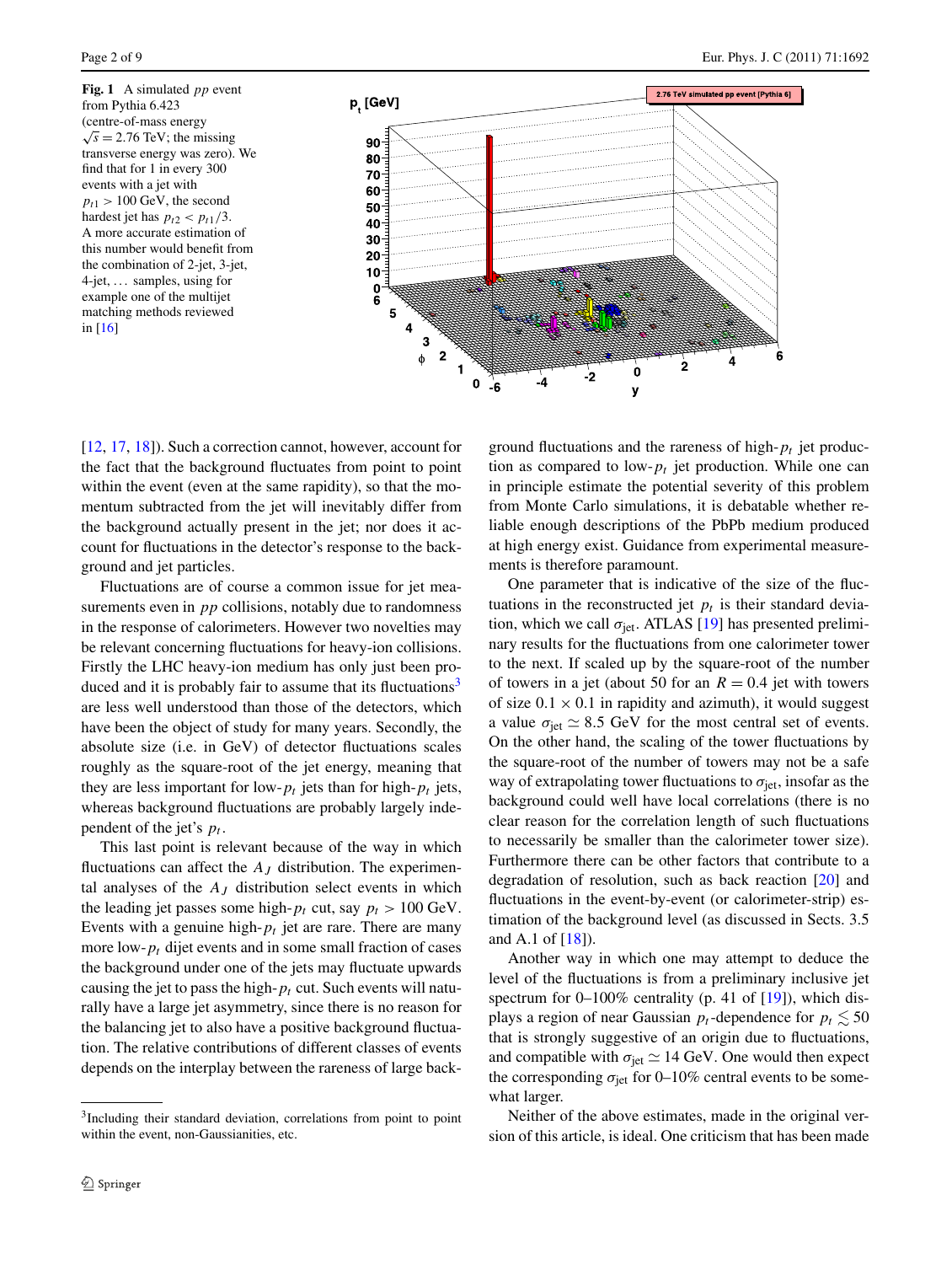is that the tower fluctuations do not include full calibration. As for the inclusive jet spectrum, it mixes a genuine jet spectrum in with the fluctuations. However, subsequently, support for  $\sigma_{\rm jet}$  values  $\geq 15$  GeV has appeared in the form of a preliminary measurement of the background fluctuations for charged-track jets from ALICE [[21\]](#page-8-14). It is discussed in detail in Appendix [A.2.](#page-5-0)

To provide simple insight into the impact on the dijet asymmetry from various values of  $\sigma_{\rm jet}$ , we have carried out the following "toy" analysis. We generate jet events with Pythia [[22\]](#page-8-15) (version 6.423, DW underlying-event tune [[23\]](#page-8-16)). To mimic the effect of residual fluctuations following background subtraction, we then add to the  $p_t$  of each jet a random fluctuation, generated according to a Gaussian distribution with mean 0 and standard deviation  $\sigma_{\text{jet}}$ , independently of the jet  $p_t$  (details are given in Appendix [A.1](#page-5-1)). These choices correspond to a perfect estimate of the average background that needs subtracting in each event, with  $\sigma_{\rm jet}$  encoding the combination of all sources of fluctuations, whether intrinsic fluctuations of the background, or fluctuations in the detector's response to it. We select events in which the leading jet has  $p_t > 100$  GeV, the subleading jet has  $p_t > 25$  GeV, both have rapidities  $|y| < 2.8$  and are separated in azimuth by  $|\Delta \phi| > \pi/2$  and for these events plot the corresponding distribution of  $A_J$ , similarly to the AT-LAS analysis [\[12](#page-8-5)].

The filled black points in Fig. [2](#page-3-0) show our results for four different values of  $\sigma_{\rm jet}$ . One sees a clear distortion of the  $A_J$  distribution as  $\sigma_{jet}$  is increased, reminiscent of the pattern seen by ATLAS and CMS with increasing centrality. One key element of our simulation is that in generating the filled black points we chose a fairly low minimum  $p_t$  cut,  $p_t^{\text{min}} = 30 \text{ GeV}$ , for the underlying Pythia 2  $\rightarrow$  2 scattering, and also verified that further lowering this cut made no difference for our values of  $\sigma_{\text{jet}}$ . With a larger choice,  $p_t^{\text{min}} = 70 \text{ GeV}$  (shaded region),<sup>[4](#page-2-0)</sup> which would be perfectly adequate for low  $\sigma_{\rm jet}$ , one notices that a significant part of the effect of the background fluctuations can be missed for larger  $\sigma_{\rm jet}$ . This leads to the obvious implication that the choice of  $p_t^{\text{min}}$  can play an important role, especially if  $\sigma_{\text{jet}}$ happens to be large (or, as we have also found, if there are significant non-Gaussianities in the fluctuations<sup>5</sup>).

<span id="page-2-1"></span><span id="page-2-0"></span>A complementary investigation into the impact of fluctuations can be obtained by embedding Pythia events into a simulated PbPb background. A similar investigation was carried out by ATLAS, embedding events into PbPb events as simulated by an ATLAS-specific version of HIJING [\[28](#page-8-17)]. Our analysis will differ in that we study HYDJET [[29,](#page-8-18) [30\]](#page-8-19) rather than HIJING and use also a lower  $p_t$  cutoff for the

Pythia events. The tune we use for  $HYDJET<sup>6</sup>$  $HYDJET<sup>6</sup>$  $HYDJET<sup>6</sup>$  gives an average background level of 210 GeV per unit area for 0–10% centrality and  $|\eta|$  < 2.8, compatible with the average jet contamination found by ATLAS, and an average charged-particle multiplicity for 0–10% centrality of 1400 for  $|\eta|$  < 0.5, which is reasonably consistent with that mea-sured by ALICE [\[31](#page-8-21), [32](#page-8-22)] (further comparisons are discussed in Appendix [A.2\)](#page-5-0). HYDJET's simulation of quenching has been turned off, to avoid the potential confusion that might arise from the quenching of hard jets associated with the PbPb simulation rather than with the embedded Pythia event (quenching has only a modest 5–10% effect on the HYDJET fluctuations). Since detectors can have an impact on fluctuations, we have also processed the events through a simplified calorimeter simulation.<sup>[7](#page-2-3)</sup> To subtract the background from jets we have taken the area/median method of  $[20, 33]$  $[20, 33]$  $[20, 33]$  $[20, 33]$  $[20, 33]$ , using, for the estimation of the background density, a (rapidity) StripRange of half-width 0.8 centred on the jet to be subtracted, as described in more detail in [\[18](#page-8-11)]. This method should perform similarly to the ATLAS method of background subtraction. With this setup, for collisions in the 0–10% centrality range, we find fluctuations per unit area of about 23 GeV corresponding, for anti- $k_t$  jets of radius  $R = 0.4$ , to an expected  $\sigma_{\text{jet}}$  of 16 GeV and a measured  $\sigma_{\text{jet}}$ of 17 GeV.

The results we obtain from the HYDJET+Pythia simulations are presented in Fig. [3](#page-3-1) for four centrality ranges. The empty circles labelled *"pp" reference* correspond to plain Pythia results as for Fig. [2.](#page-3-0) The filled black points and shaded histogram correspond to our embedding in HYDJET events and differ only by the  $p_t^{\min}$  of the underlying Pythia  $2 \rightarrow 2$  scattering: 10 GeV has been used for the former and 70 GeV for the latter.<sup>[8](#page-2-4)</sup>

<span id="page-2-2"></span>The evolution of the *A<sub>J</sub>* distribution with increasing centrality in HYDJET displays a pattern similar to that observed

<sup>&</sup>lt;sup>4</sup>We understand that this was the value used in Refs.  $[12, 19]$  $[12, 19]$  $[12, 19]$  $[12, 19]$ .

<sup>5</sup>Significant non-Gaussianities have been observed in [\[24\]](#page-8-20).

<span id="page-2-3"></span><sup>&</sup>lt;sup>6</sup>The tuning parameters used to simulate LHC events at  $\sqrt{s} = 2.76$ TeV with HYDJET v1.6 have been extrapolated between the 200 GeV (RHIC) and 5.5 TeV (LHC at designed energy) values used in [[18](#page-8-11)] (footnote 7), namely  $nh = 25600$ ,  $y1f1 = 3.9$ ,  $ytf1 = 1.46$  and ptmin = 7*.*54 GeV. Quenching effects have been switched off by setting  $nhsel = 1$ . The embedded events come from Pythia version 6.423, tune DW, run at  $\sqrt{s}$  = 2.76 TeV.

<span id="page-2-4"></span><sup>&</sup>lt;sup>7</sup>Charged particles with  $p_t < 0.5$  GeV are first removed, and the remaining particles are put on a calorimeter of size  $0.1 \times 0.1$  extending up to  $|\eta| = 5$  with uncorrelated Gaussian fluctuations of standard- $\log$  up to  $|\eta| = 5$  with uncorrelated Gaussian nuctuations of standard-<br>deviation  $0.8/\sqrt{E}$  in each tower and a 0 GeV tower threshold. This simple procedure gives a resolution that is 5–10% better than the true ATLAS calorimeter resolution; the comparison and other relevant points are discussed in Appendix [A.3.](#page-6-0) The number quoted above for the average energy flow and fluctuations are those obtained at calorimeter level.

<sup>&</sup>lt;sup>8</sup>HYDJET itself generates many additional  $pp 2 \rightarrow 2$  scatterings for each heavy-ion collision, each with ptmin = 7*.*54 GeV. When embedding a jet event with a 10 GeV cutoff, in most cases the two hardest jets actually originate from these additional HYDJET *pp* scatterings.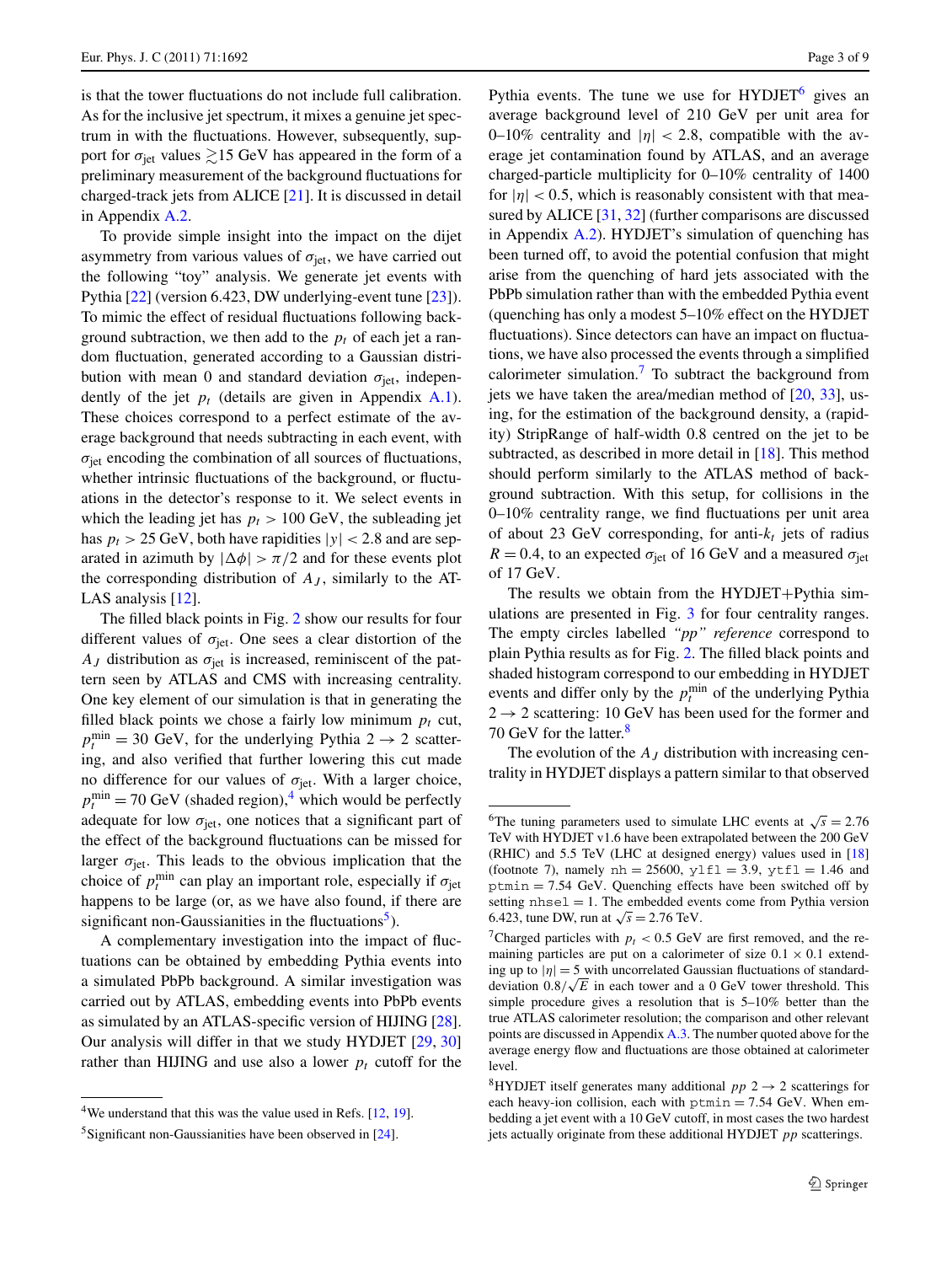

<span id="page-3-0"></span>**Fig. 2** Simulated distribution of  $A_J$  and  $\Delta \phi$ , as obtained when smearing the  $p_t$  of jets from Pythia 6.4 (DW tune [[23\]](#page-8-16)) by an amount  $\sigma_{jet}$ . None of the results in this figure involved jet quenching. Four different  $\sigma_{jet}$  values are shown, and for each plot there are results from Pythia simulations with two different generation cutoffs on the  $2 \rightarrow 2$ 

scattering,  $p_t^{\text{min}} = 30 \text{ GeV}$  and  $p_t^{\text{min}} = 70 \text{ GeV}$ , so as to illustrate its impact. The results labelled "pp" reference always correspond to  $p_t^{\text{min}} = 30 \text{ GeV}$  with no smearing. Jet clustering has been performed with the anti- $k_t$  algorithm [\[25\]](#page-8-24) with  $R = 0.4$ , as implemented in FastJet [[26](#page-8-25), [27\]](#page-8-26)



<span id="page-3-1"></span>**Fig. 3** Simulated distribution of  $A_J$  and  $\Delta \phi$ , as obtained when embedding Pythia events in a PbPb background described by HYDJET 1.6. None of the results in this figure involved jet quenching and the results obtained with HYDJET include a simple calorimeter simulation. Four different centrality regions are shown as indicated in the plots on the top row. For each plot there are results from Pythia simulations with two different generation cutoffs on the  $2 \rightarrow 2$  scattering,

 $p_t^{\text{min}} = 10 \text{ GeV}$  and  $p_t^{\text{min}} = 70 \text{ GeV}$ , so as to illustrate its impact. The results labelled "pp" reference always correspond to those of Fig. [2.](#page-3-0) Jet clustering has been performed with the anti- $k_t$  algorithm [\[25\]](#page-8-24) with  $R = 0.4$ , as implemented in FastJet  $[26, 27]$  $[26, 27]$  $[26, 27]$  $[26, 27]$  $[26, 27]$  and the heavy-ion background subtraction has been performed as described in [[18](#page-8-11)] with the background density estimated using a StripRange of half-width 0.8 centred on the jet being subtracted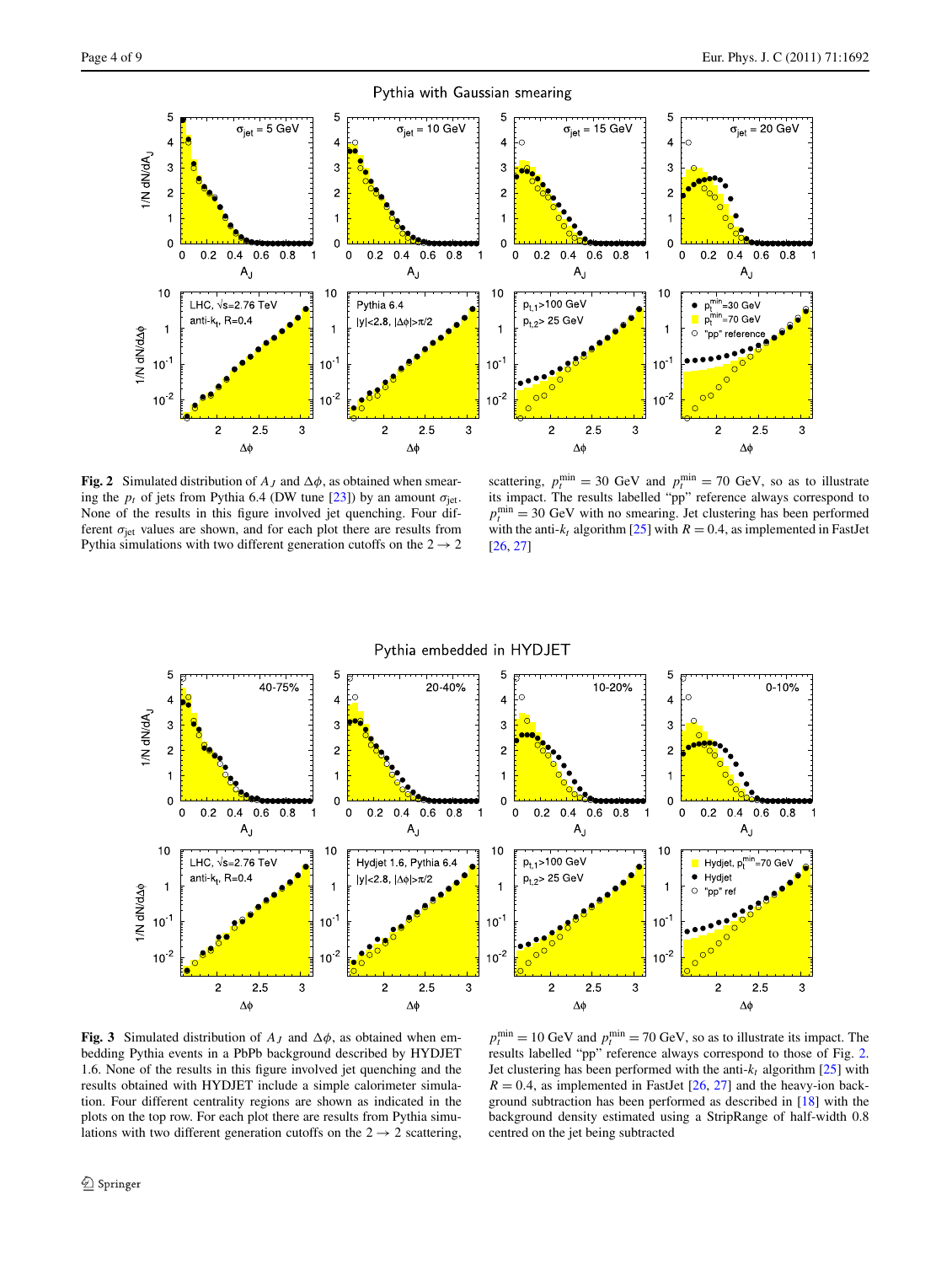for the Gaussian smearing with increasing  $\sigma_{jet}$ . If anything, the distortion of the  $A_J$  distribution for 0–10% central HY-DJET collisions is slightly more pronounced at large *AJ* than with the highest Gaussian smearing we used, despite the smaller  $\sigma_{\rm jet}$  value from HYDJET. This could perhaps be a consequence of non-Gaussianities in its fluctuations. The HYDJET results also confirm the importance of the choice of  $p_t^{\min}$  cut on the 2  $\rightarrow$  2 scatters.

While the above results suggest that fluctuations could be of relevance in interpreting the *AJ* distributions, one should not forget that the experiments have studied observables intended to signal the possible presence of important effects from fluctuations. One such observable is the fraction of energy inside a core of  $R = 0.2$  within the jet. A fluctuation that enhances the leading jet's  $p_t$  would not necessarily be close to the centre of the jet and so should on average reduce the core energy fraction.<sup>9</sup> Preliminary data from AT-LAS (p. 34 of [[19\]](#page-8-12)) show a stronger reduction in core energy fraction with increasing centrality than in the ATLAS HIJING simulations. In our HYDJET simulations, the core energy fraction decreases yet more rapidly, which at first sight suggests that its fluctuations could be excessive. On the other hand, we find that the agreement in absolute value is better for central collisions than for peripheral collisions, complicating the interpretation. $10$  Another cross-check on fluctuations comes from the  $A_J$  distribution for jets with  $R = 0.6$  (e.g. p. 48 of [\[19](#page-8-12)]). Since fluctuations should increase for a larger *R*, one would expect them to lead to an enhancement of the high  $A_J$  part of the  $R = 0.6$  distribution. Vacuum QCD (and jet quenching) are expected to act in the opposite direction. The (unquenched) HYDJET simulation shows a fairly complicated behaviour however: the large  $A_J$  ( $\geq$  0.4) part of the distribution barely changes in going from  $R = 0.4$  to  $R = 0.6$ , while the distribution increases for  $A_J = 0.2$  (and decreases for  $A_J$  near zero). In contrast, the preliminary data decrease at large *AJ* and, within the (large) errors, barely change for moderate and small  $A_J$ , suggesting, possibly, some non-trivial interplay between an effect such as quenching and fluctuations. $\frac{11}{2}$  $\frac{11}{2}$  $\frac{11}{2}$ 

<span id="page-4-2"></span><span id="page-4-1"></span><span id="page-4-0"></span>If fluctuations are relevant, as they seem to be, $^{12}$  then it is probably advantageous to attempt to unfold their effect,

and/or to reduce their impact by raising the jet  $p_t$  thresholds. Additionally it may be of interest to investigate methods to suppress fluctuations (the method of [\[17](#page-8-10)] as used by CMS [\[14](#page-8-8)], or filtering/trimming/pruning [[34–](#page-8-27)[36\]](#page-8-28)). Nevertheless one should be aware that such methods introduce potential biases of their own, as has been found in earlier studies  $[7-10, 18]$  $[7-10, 18]$  $[7-10, 18]$  $[7-10, 18]$  $[7-10, 18]$ , and it then becomes important to quantify the interplay between any quenching and the noise re-duction method.<sup>[13](#page-4-4)</sup>

To conclude, we have found that fluctuations can significantly affect the dijet asymmetry  $A_I$  measured in [\[12](#page-8-5)]. A precise estimate of the contribution of fluctuations is therefore important to be able to quantify the degree of quenching that is present in the data. A first direct estimate of these fluctuations has appeared in preliminary form [[21\]](#page-8-14) since the original version of our article. It shows fluctuations that are well reproduced by our HYDJET simulations and consistent also, therefore, with the upper end of the range that we explored in the toy model. Quantitative use of the *AJ* data to constrain quenching therefore probably requires that the potential bias due to fluctuations (or from any techniques used to suppress them) be accounted for.

**Acknowledgements** We wish to thank Tancredi Carli, Brian Cole, Peter Jacobs, Christian Klein-Bösing, Michelangelo Mangano, Mateusz Ploskon, Sevil Salur, Peter Steinberg and Urs Wiedemann, for helpful conversations, comments and additional information. This work was supported in part by grants ANR-09-BLAN-0060 and PITN-GA-2010-264564.

**Open Access** This article is distributed under the terms of the Creative Commons Attribution Noncommercial License which permits any noncommercial use, distribution, and reproduction in any medium, provided the original author(s) and source are credited.

### **Appendix**

<span id="page-4-4"></span>Since the appearance of the first version of this article, a number of questions have been raised concerning our analysis. Moreover new experimental results have become available. We address these questions here, also in light of the new data.

<span id="page-4-3"></span><sup>&</sup>lt;sup>9</sup>This though is not entirely trivial, because the fluctuation may itself displace the centre of the jet. Furthermore any quenching of the leading jet may also reduce the core energy fraction.

 $10$ For the subleading jet, the centrality dependence is very similar for data and HYDJET, but the data are systematically about 0*.*15 below HYDJET.

<sup>&</sup>lt;sup>11</sup>Data from CMS [\[14\]](#page-8-8) on momentum flow in tracks, which appeared subsequent to the first version of this article, also indicate some genuine component of quenching.

<sup>&</sup>lt;sup>12</sup>We recognise that this interpretation may not be uniformly subscribed to by the LHC experiments and look forward to discussion of the most recent (and forthcoming) data in the hope of reaching a consensus on this point.

<sup>13</sup>Such methods discard low-momentum components of the jets, exploiting the fact that the background is almost entirely made of lowmomentum particles, while for a *pp* jet only a small fraction of its total momentum is contained in low-momentum components. In the presence of quenching, however, a larger, but unknown, fraction of the jet's energy may be concentrated in low-momentum components. Discarding these components is then not without risks. Special care should also be taken with infrared or collinear unsafe seeded jet algorithms, as quenching may cause a jet's high central energy density (the seed) to be redistributed over a broader region of the calorimeter. Further concerns, specific to the method used by CMS, are discussed in Appendix [A.4.](#page-7-0)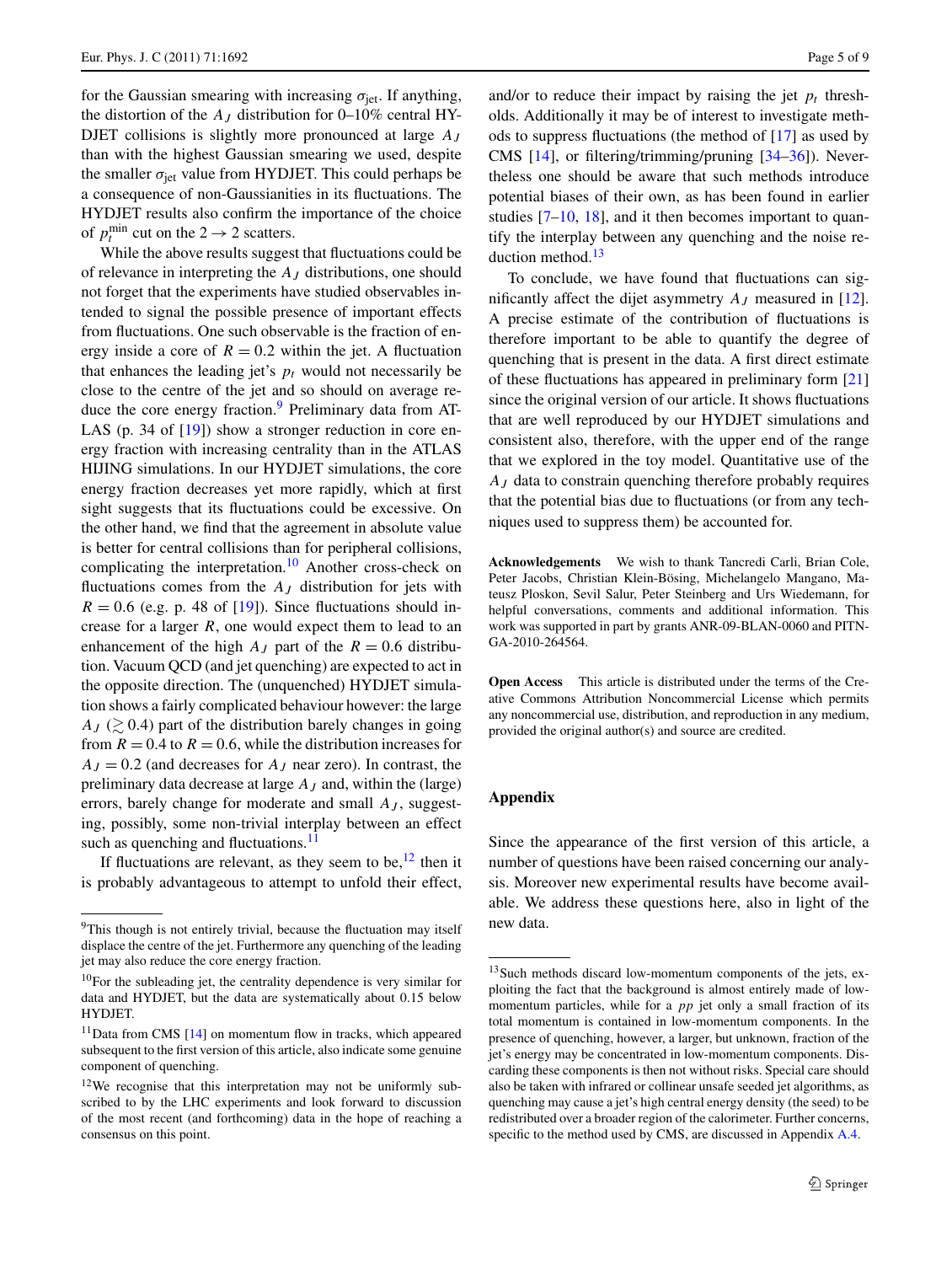#### A.1 Details of our Gaussian smearing procedure

In the discussions that followed the appearance of our article, one question that arose concerned the details of our Gaussian smearing procedure, which we had originally omitted for brevity. The procedure is the following: we generate Pythia events (pp,  $\sqrt{s}$  = 2.76 TeV, DW tune); to these we add a low density of "ghost" particles (10 per unit area), which have infinitesimal momentum and serve to ensure that there are no substantial empty regions in the event; we then run the anti- $k_t$  algorithm with  $R = 0.4$  on the combination of Pythia and ghost particles. For each jet that is found (however small its momentum, and independently of whether it involves Pythia particles or just ghost-particles) we add to it a random  $p_t$ , chosen according to a Gaussian distribution of zero mean and dispersion  $\sigma_{\text{jet}}$ . We then consider only the two hardest jets, requiring that they both be above the 25 GeV threshold.

A criticism was made [[37\]](#page-8-29) that only "hard" jets should be fluctuated and that if this choice was made then the deformation of the *AJ* distribution would differ substantially from that seen in Fig. [2.](#page-3-0) The criticism may have its origins in the fact that one of the LHC experiments, CMS, uses a seeded jet algorithm. Depending on the seed threshold, then it might indeed be the case that a hard core is a prerequisite for a jet to be found.<sup>14</sup> For a non-seeded algorithm such as anti- $k_t$ , fluctuations anywhere in the event may cause a jet to be found, even if there was no corresponding genuine underlying hard jet. This has to be accounted for in the choice of original jets that receive fluctuations. We note that had we not fluctuated zero- and low-*pt* jets we would not have reproduced the broadening of the low  $\Delta \phi$  tail in Fig. [2](#page-3-0) (which for  $\sigma_{\text{jet}} = 20 \text{ GeV}$  is comparable to ATLAS's results for 0–10% centrality).

<span id="page-5-2"></span>One criticism that would be legitimate is that some fraction of the anti- $k_t$  jets have a very small area and should therefore be subject to smaller fluctuations, whereas we assigned identical fluctuations to all jets. We have examined the impact of a modified version of our procedure, in which the fluctuations scale in proportion to the square-root of the jet area. The results show slightly larger fluctuation-induced asymmetries, perhaps because a modest fraction of anti-*kt* jets have areas larger than  $\pi R^2$ .

#### <span id="page-5-1"></span>Page 6 of 9 Eur. Phys. J. C (2011) 71:1692

#### <span id="page-5-0"></span>A.2 Fluctuations in ALICE data and HYDJET simulations

To date, the most direct experimental constraint on  $\sigma_{jet}$ comes from an ALICE result presented in a talk [[21\]](#page-8-14) a few weeks after the appearance of our note. This involves a measurement of the resolution in the reconstruction of jets from charged tracks only, tested via the embedding of singletrack jets. The background subtraction method used there is the area/median method of FastJet. We can directly compare to it by applying our analysis procedure on the charged tracks from HYDJET, with a single additional embedded hard track.

That comparison is given in Fig. [4](#page-6-1), which shows the difference between the reconstructed  $p_t$  of the jet that contains the track and the  $p_t$  of the track itself. The agreement between the ALICE and HYDJET results is striking, especially considering that our HYDJET simulation had not been directly tuned to LHC data. Quantitatively this can seen by comparing the  $\sigma$ <sub>jet</sub> $(c$ <sub>hg</sub>) values as obtained from the ALICE data with those from the simulation. We find  $\sigma_{\text{jet(chg)}} \simeq 11.5 \text{ GeV}$  from the ALICE data and 11.4 GeV in the HYDJET simulation.<sup>15</sup>

Several factors intervene in comparing these results to the  $\sigma_{\rm jet}$  value of 17 GeV discussed in the main text for full jets embedded in HYDJET. Firstly, in going from the embedding of a single track to that of a full jet, an extra increase of a few percent may arise (e.g. due to back-reaction [[18\]](#page-8-11)). More importantly, assuming that a fraction  $f_{\text{chg}} \simeq 0.6$  of the energy flow is carried by charged particles, one may expect an additional factor that is somewhere between  $\sim 1/\sqrt{f_{\text{chg}}}\simeq 1.3$ (taking charged and neutral components to be uncorrelated) and ∼1/ $f_{\text{chg}}$   $\simeq$  1.7 (for 100% correlated charged and neutral components). Finally there will be additional fluctuations from the calorimetric nature of jet measurements. Combining all these factors gives a result that is consistent with the  $\sigma_{\rm jet} \simeq 17$  GeV quoted in the main text.

<span id="page-5-3"></span>Ultimately therefore, the ALICE results support the choices that we made in estimating the possible order of magnitude of fluctuation-induced contributions to the jetasymmetry measurement. Note however that other issues also need to be taken in to account at the 1–2 GeV level

<sup>&</sup>lt;sup>14</sup>CMS actually has a quite low seed threshold, of 1 GeV  $[14]$ , and so in practice the heavy-ion background may produce a high multiplicity of seeds in its own right. The choice of seed threshold is delicate precisely because too low a value brings in many "fake" seeds and too high a value may cause genuine jets to be missed, especially if quenching changes the relative proportion of high-*pt* particles in the jet. Additionally, seeds are intrisincally collinear unsafe.

<sup>&</sup>lt;sup>15</sup>There is a small residual shift between the ALICE and HYDJET results. When it is taken into account, the visual agreement in Fig. [4](#page-6-1) becomes perfect. The precise origin of this small difference has not been identified, but small differences in the subtraction procedure can lead to such shifts without affecting the  $\sigma_{jet(chg)}$  value [\[18\]](#page-8-11). Note that the *σ*jet(chg) can, however, be affected by the choice of ghost area. A smaller area can reduce it by 0*.*5 GeV. We have verified that Fig. [3](#page-3-1) remains essentially unchanged when using a smaller ghost area. Note that the  $\sigma$ <sub>iet(chg</sub>) values quoted by ALICE were obtained from Gaussian fits to the  $\Delta p_t < 0$  region. Such fits give  $\sigma_{\text{jet(chg)}}$  values that are about 2 GeV smaller than results derived from the full distribution, which are more relevant to our studies here.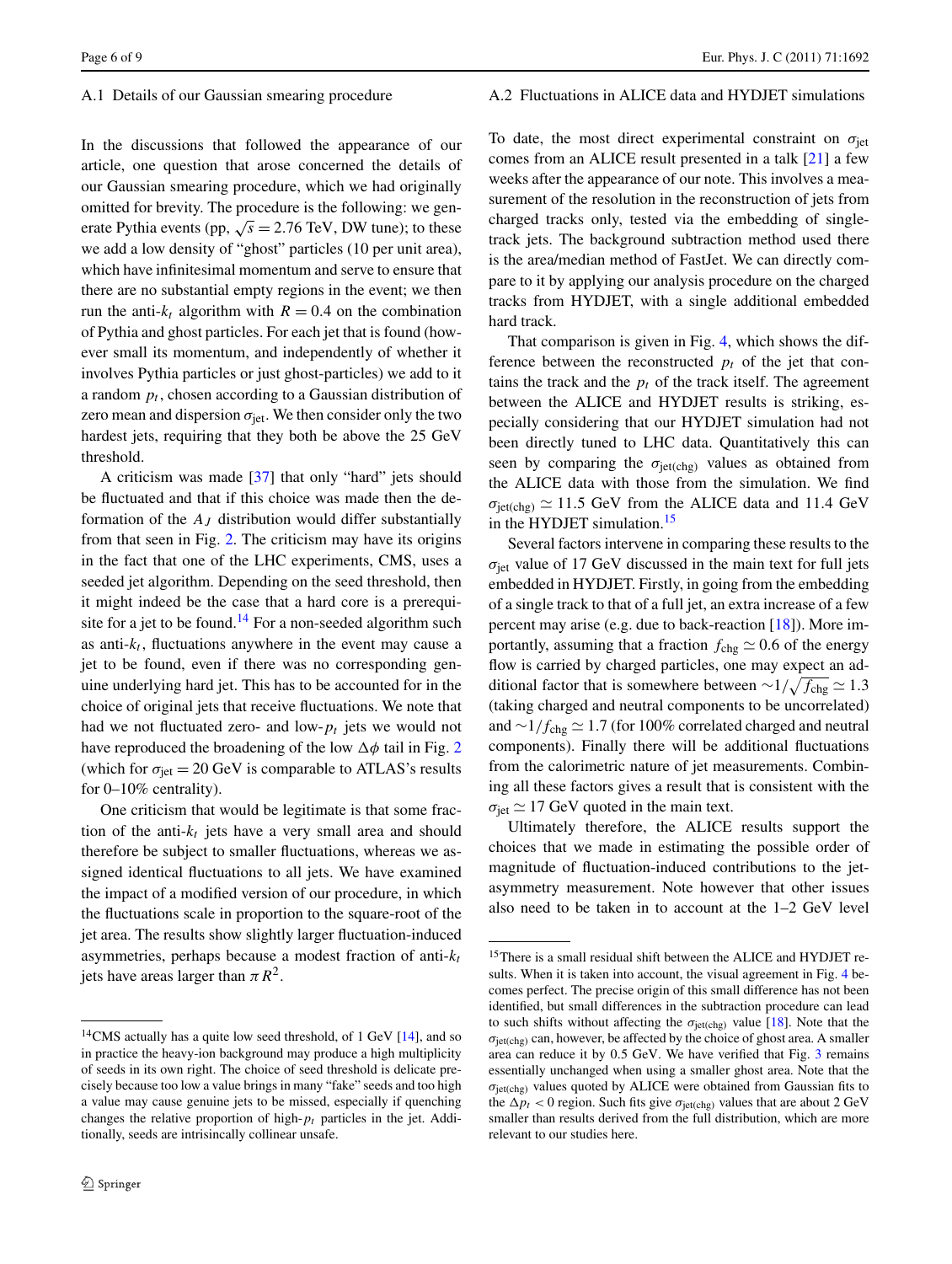

<span id="page-6-1"></span>**Fig. 4** Comparison of our HYDJET simulation to ALICE data [[21](#page-8-14)], showing the distribution of  $\Delta p_t = p_{t,\text{rec}} - p_{t,\text{track}}$  i.e. the difference in transverse momentum between a reconstructed charged-track jet (anti- $k_t$ ,  $R = 0.4$ ) and the single embedded charged track contained within it.  $\Delta p_t$  is calculated after background subtraction with the FastJet median/area method. The jets have been reconstructed using

charged particles with  $|\eta| < 0.8$  and  $p_t > 150$  MeV, whose masses have been set to zero by rescaling their energy. The background estimation in the HYDJET case used the  $k_t$  algorithm [[38](#page-8-30), [39](#page-8-31)] with  $R = 0.4$ , with particles and ghosts (of area 0.01) up to  $|y| = 0.8$  and a global range up to  $|y| = 0.4$  (excluding the two hardest jets within  $|y| < 0.8$ ). We understand that these choices coincide with those made by ALICE

<span id="page-6-0"></span>(for example detector effects). An analysis at this level of accuracy can therefore probably only be performed in conjunction with a fu ll detector simulation.

#### A.3 Suitability of calorimeter simulation

One objection that has been raised concerning our HYD-JET results is that our toy calorimeter simulation suffered from an overly pessimistic resolution. To obtain a detailed description of jet response, ideally many effects need to be taken into account, including tower thresholds, different kinds of noise term that are independence of energy, scale as  $1/\sqrt{E}$  and as  $1/E$ , different responses to photons and charged hadrons, the effect of magnetic fields, and the degradations of resolution due to detector elements that lie between the interaction point and the calorimeter. A full simulation of all these effects goes beyond the scope of this article, therefore we made a simple approximation involving towers of size  $0.1 \times 0.1$  with a resolution of 0.8/ $\sqrt{E}$ , together with the removal of charged tracks with  $p_t$  < 0.5 GeV (on the grounds that they would be bent away  $p_t$  < 0.5 GeV (on the grounds that they would be bent away<br>from the calorimeter by the magnetic field). The  $0.8/\sqrt{E}$ term is larger than the corresponding term for the ATLAS hadronic calorimeter (∼0*.*5*/* <sup>√</sup>*E*), however this difference is justified by the fact that we neglect many other sources of detector fluctuation. The validation of this statement is given through Fig. [5,](#page-6-2) which compares the jet resolution that we have observed with our calorimeter (matching calorimeter jets within  $\Delta R < 0.25$  of the two hardest particle-level



<span id="page-6-2"></span>**Fig. 5** Comparison of jet resolution obtained with our toy calorimeter to the measured ATLAS jet resolution [\[40\]](#page-8-32)

jets in an event) to that found by ATLAS. One sees that rather than overestimating calorimeter fluctuations, we actually underestimate them by 5–10% over the full range of  $p_t$  in which jet resolution measurements exist. Note also that ATLAS has shown that its calorimeter response is similar for jets and heavy-ion backgrounds (p. 37 of [\[19](#page-8-12)]).

A further potential issue comes from the fact that an experiment's magnetic field, by bending particles differently according their  $p_t$ , may smear any angular correlations that are present in the background fluctuations. Our calorimeter simulation did not by default consider the impact of a magnetic field (other than by removing charged particles with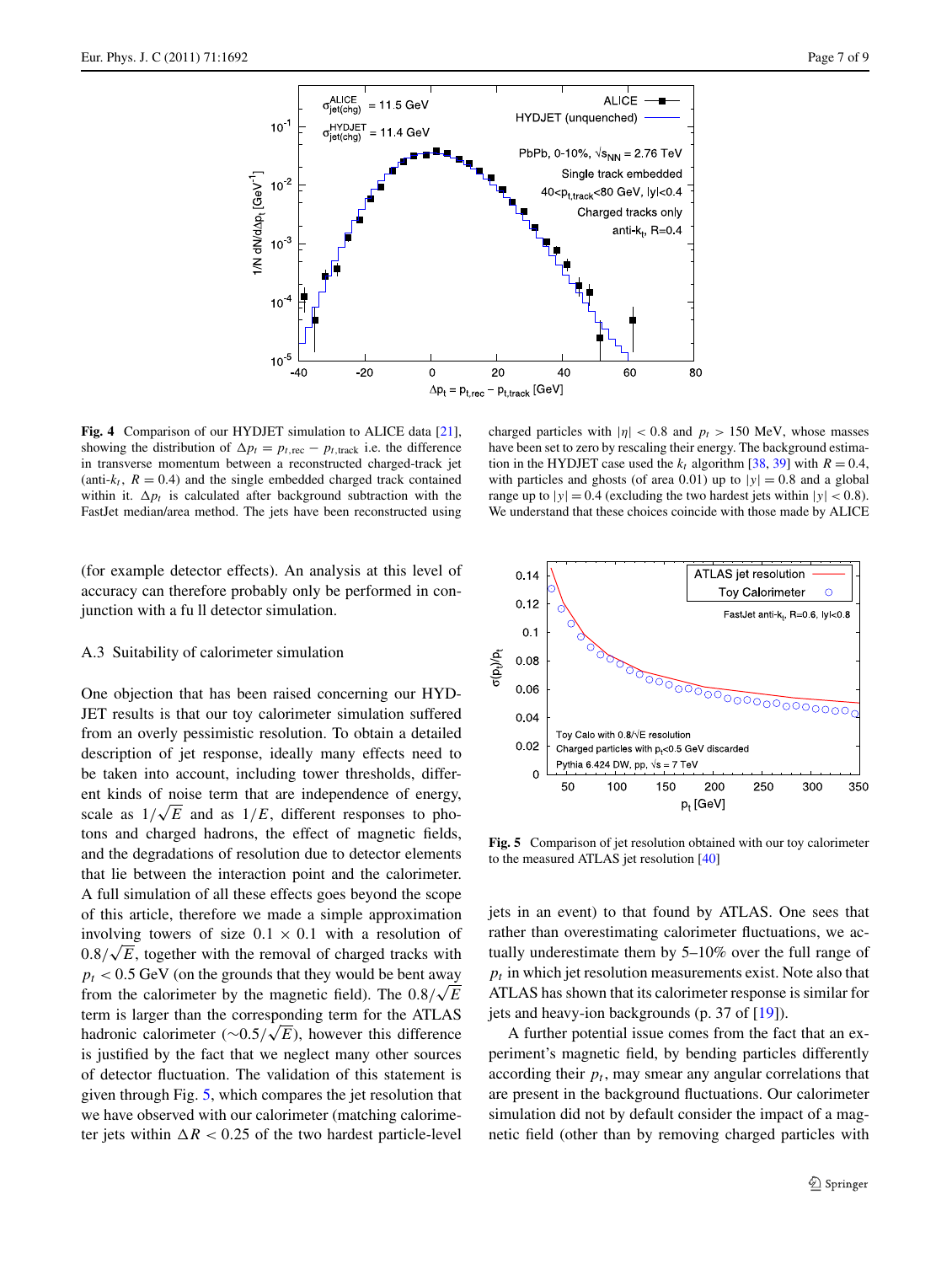$p_t$  < 0.5 GeV). We have, however, verified that if one accounts for the effect of a magnetic field on the chargedparticles' azimuth when they reach the calorimeter, the Fast-Jet median/area estimate of fluctuations is reduced by an amount of order 1%. This value was obtained with a configuration similar to that used by ATLAS, i.e. a longitudinal magnetic field of strength  $B = 2$  T, with a calorimeter at a radius of 1*.*5 m from the beam. This result gives us confidence that our original approximation was not unreasonable.

<span id="page-7-0"></span>If is to be noted that magnetic fields could also have an impact on measurements of quenched jets (independently of background-related issues), insofar as quenching may alter the relative fractions of different momentum components within a jet and therefore also give an appearance of additional jet broadening.

#### A.4 The CMS jet-reconstruction procedure

It was not the purpose of this article to discuss the CMS re-sults [[14\]](#page-8-8), insofar as they appeared subsequent to the first version of this article. However, certain criticisms of our work have been made based on results presented by CMS, and so deserve comment.

An objection that has been raised is that CMS explicitly show jet resolution results that are incompatible with the values we have investigated. For example, Fig. 4f of [\[14](#page-8-8)] indicates that 40 GeV jets  $(0-10\%$  centrality) have about 20% resolution, i.e. a  $\sigma_{jet} \simeq 8$  GeV, well below the largest values that we have discussed here. In this context, however, it is important to be aware that CMS's jet reconstruction procedure differs substantially from ATLAS's. One of the differences is that the method used to subtract the heavy-ion background involves a noise reduction technique [\[17](#page-8-10)] that estimates the mean  $\mu$  and standard deviation  $\sigma_{\text{tower}}$  of the calorimeter towers'  $p_t$  deposits (after excluding hard jets) and then subtracts  $\mu + \sigma_{\text{tower}}$  from each tower's  $p_t$ . Only towers that are positive are then retained.

To understand the potential benefits and biases of this method, let us make the assumption that  $\mu$  and  $\sigma_{\text{tower}}$  are well determined (there are a number of complications in their practical determination, e.g. with respect to the exclusion of hard jets, which may degrade the performance of the method with respect to the analysis that follows). Let us also assume purely Gaussian noise (again, this is probably optimistic). Then the fraction of towers retained is

$$
\int_{\sigma_{\text{tower}}}^{\infty} dx \frac{1}{\sqrt{2\pi} \sigma_{\text{tower}}} e^{-\frac{x^2}{2\sigma_{\text{lower}}^2}} \simeq 0.1587, \tag{A.1}
$$

where  $x = p_{t,\text{tower}} - \mu$ . Since all of these towers are positive, they induce a systematic offset in the overall reconstructed <span id="page-7-1"></span>jet momentum

$$
\langle \delta p_{t,jet}^{\text{noise}} \rangle = N_{\text{tower}} \langle \delta p_{t,\text{tower}}^{\text{noise}} \rangle
$$
  
=  $N_{\text{tower}} \int_{\sigma_{\text{tower}}}^{\infty} dx \frac{(x - \sigma_{\text{tower}})}{\sqrt{2\pi} \sigma_{\text{tower}}} e^{-\frac{x^2}{2\sigma_{\text{lower}}^2}}$   
 $\approx 0.0833 \sigma_{\text{tower}} N_{\text{tower}},$  (A.2)

<span id="page-7-2"></span>where  $N_{\text{lower}}$  is the total number of towers that are contained in a jet ( $\pi R^2$  divided by the tower area, which is 0.087  $\times$ 0.087, i.e.  $N_{\text{tower}} \simeq 104$  with  $R = 0.5$  as used by CMS). For  $\sigma_{\text{tower}} \simeq 1-2 \text{ GeV}$ , this would correspond to an 8–16 GeV bias.

The residual fluctuations after the noise suppression can be estimated as

$$
(\sigma_{\text{jet}}^{\text{noise-suppressed}})^2
$$
  
=  $N_{\text{tower}}[(\delta p_{t,\text{tower}}^{\text{noise}})^2] - \langle \delta p_{t,\text{tower}}^{\text{noise}} \rangle^2]$  (A.3a)  

$$
\int \int_0^\infty (x - \sigma_{\text{lower}})^2 = \frac{x^2}{x^2} \quad (\text{noise})^2
$$

$$
= N_{\text{tower}} \left[ \int_{\sigma_{\text{tower}}}^{\infty} dx \, \frac{(x - \sigma_{\text{tower}})^2}{\sqrt{2\pi} \sigma_{\text{lower}}} e^{-\frac{x^2}{2\sigma_{\text{lower}}^2}} - \langle \delta p_{t,\text{tower}}^{\text{noise}} \rangle^2 \right] \tag{A.3b}
$$

$$
\simeq (0.262 \,\sigma_{\text{tower}})^2 \, N_{\text{tower}},\tag{A.3c}
$$

i.e. a 74% reduction in the noise as compared to subtraction procedures without noise suppression, which just give  $\sigma_{jet}^2 \simeq$ *σ*2 tower *N*tower. This is a potential strength of the CMS noisereduction technique, but it comes at the price of introducing a significant  $p_t$  offset,  $(A.2)$  $(A.2)$  $(A.2)$ . Since noise-reduction has such a large impact on the fluctuations it is not possible to draw any conclusion about ATLAS results based on the quoted CMS jet resolution after noise-suppression.

In practice, in simulations that embed hard *pp* jets in a heavy-background, the offset of [\(A.2\)](#page-7-1) will not be directly seen. This is because embedded hard jets are not just pure noise, but involve some number of towers that are far above the  $\mu + \sigma_{\text{lower}}$  threshold. These towers will all be retained. However, relative to the original *pp* towers, there will now be an offset of −*σ*tower for each of these towers. Defining the calorimeter "occupancy" of a normal *pp* jet to be *f* (i.e. a *pp* jet contains on average *f N*tower active towers), then the total offset from this effect will be

<span id="page-7-3"></span>
$$
\langle \delta p_{t,jet}^{\text{hard}} \rangle \simeq -f N_{\text{tower}} \sigma_{\text{tower}}. \tag{A.4}
$$

In the limit in which  $f$  is small its impact can be neglected in [\(A.2](#page-7-1)), ([A.3](#page-7-2)). For hard QCD vacuum jets we find that it has a value  $f \approx 0.1$ .<sup>[16](#page-7-3)</sup>

 $16$ It is not clear however whether this is truly small enough for its quantitative impact in  $(A.2)$  $(A.2)$  $(A.2)$ ,  $(A.3)$  to be entirely negligible.